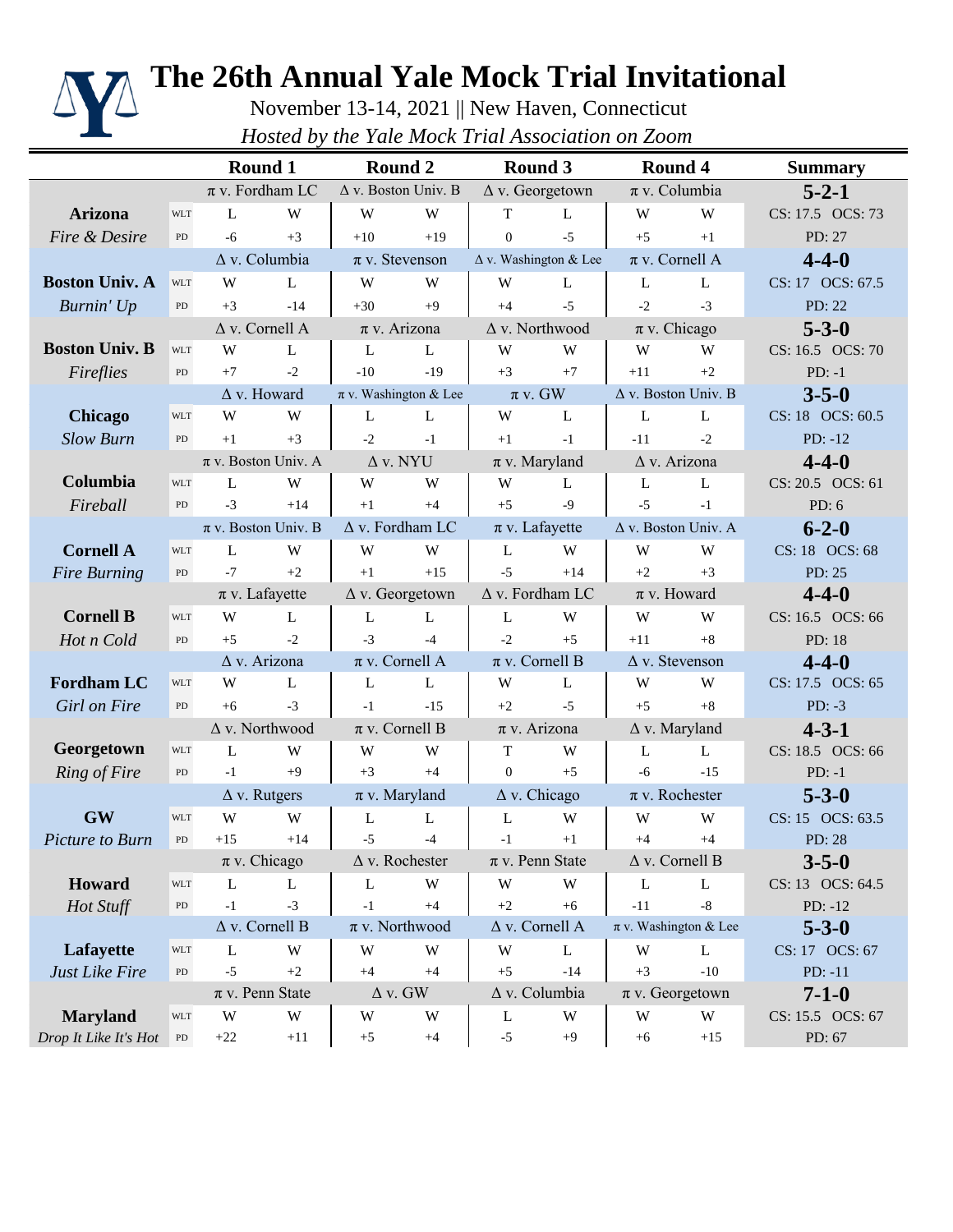

# **The 26th Annual Yale Mock Trial Invitational**

November 13-14, 2021 || New Haven, Connecticut *Hosted by the Yale Mock Trial Association on Zoom*

|                            |            |                              | Round 1              |                            | Round 2             |                         | Round 3                 |                        | Round 4               | <b>Summary</b>   |
|----------------------------|------------|------------------------------|----------------------|----------------------------|---------------------|-------------------------|-------------------------|------------------------|-----------------------|------------------|
|                            |            | $\pi$ v. Georgetown          |                      | $\Delta$ v. Lafayette      |                     | $\pi$ v. Boston Univ. B |                         | $\Delta$ v. Penn State |                       | $2 - 6 - 0$      |
| <b>Northwood</b>           | <b>WLT</b> | W                            | L                    | L                          | L                   | L                       | L                       | L                      | W                     | CS: 16.5 OCS: 65 |
| <b>Burnin'</b> for You     | PD         | $+1$                         | $-9$                 | -4                         | $-4$                | $-3$                    | $-7$                    | $-5$                   | $+1$                  | $PD: -30$        |
|                            |            | $\Delta$ v. Stevenson        |                      | $\pi$ v. Columbia          |                     | $\Delta$ v. Rochester   |                         | $\pi$ v. Rutgers       |                       | $4 - 4 - 0$      |
| <b>NYU</b>                 | <b>WLT</b> | W                            | W                    | L                          | L                   | L                       | L                       | W                      | W                     | CS: 11 OCS: 63.5 |
| Firework                   | PD         | $+10$                        | $+6$                 | $-1$                       | $-4$                | $-8$                    | $-6$                    | $+9$                   | $+7$                  | PD: 13           |
|                            |            |                              | $\Delta$ v. Maryland |                            | $\pi$ v. Rutgers    |                         | $\Delta$ v. Howard      |                        | $\pi$ v. Northwood    | $2 - 6 - 0$      |
| <b>Penn State</b>          | <b>WLT</b> | L                            | L                    | L                          | W                   | L                       | L                       | W                      | L                     | CS: 13 OCS: 58   |
| Hot in Here                | PD         | $-22$                        | $-11$                | $-8$                       | $+7$                | $-2$                    | $-6$                    | $+5$                   | $-1$                  | PD: -38          |
|                            |            | $\Delta$ v. Washington & Lee |                      | $\pi$ v. Howard            |                     | $\pi$ v. NYU            |                         | $\Delta$ v. GW         |                       | $4 - 4 - 0$      |
| <b>Rochester</b>           | <b>WLT</b> | L                            | W                    | W                          | L                   | W                       | W                       | L                      | L                     | CS: 17 OCS: 55   |
| We Didn't Start the Fire   | PD         | $-12$                        | $+4$                 | $+1$                       | $-4$                | $+8$                    | $+6$                    | $-4$                   | $-4$                  | $PD: -5$         |
|                            |            | $\pi$ v. GW                  |                      | $\Delta$ v. Penn State     |                     | $\pi$ v. Stevenson      |                         | $\Delta$ v. NYU        |                       | $1 - 7 - 0$      |
| <b>Rutgers</b>             | <b>WLT</b> | L                            | L                    | W                          | L                   | L                       | L                       | L                      | L                     | CS: 13 OCS: 52   |
| Set Fire to the Rain       | PD         | $-15$                        | $-14$                | $+8$                       | $-7$                | $-7$                    | $-20$                   | $-9$                   | $-7$                  | $PD: -71$        |
|                            |            | $\pi$ v. NYU                 |                      | $\Delta$ v. Boston Univ. A |                     | $\Delta$ v. Rutgers     |                         | $\pi$ v. Fordham LC    |                       | $2 - 6 - 0$      |
| <b>Stevenson</b>           | <b>WLT</b> | L                            | L                    | L                          | L                   | W                       | W                       | L                      | L                     | CS: 13 OCS: 58.5 |
| Through the Fire           | PD         | $-10$                        | $-6$                 | $-30$                      | $-9$                | $+7$                    | $+20$                   | $-5$                   | $-8$                  | PD: $-41$        |
| <b>Washington &amp;</b>    |            |                              | $\pi$ v. Rochester   |                            | $\Delta$ v. Chicago |                         | $\pi$ v. Boston Univ. A |                        | $\Delta$ v. Lafayette | $5 - 3 - 0$      |
| Lee                        | <b>WLT</b> | W                            | L                    | W                          | W                   | L                       | W                       | L                      | W                     | CS: 16 OCS: 69   |
| <b>Great Balls of Fire</b> | ${\rm PD}$ | $+12$                        | $-4$                 | $+2$                       | $+1$                | $-4$                    | $+5$                    | $-3$                   | $+10$                 | PD: 19           |

R1 Coin Flip: Heads. Team code closer to "A" gets better rank. R3 Coin Flip: Tails. Cards flip sides.

#### **OUTSTANDING TRIAL TEAMS**

| $\mathbf{1}$    | Maryland         | 7 Wins; CS 15.5; OCS 67   |
|-----------------|------------------|---------------------------|
| 2               | Cornell A        | 6 Wins; CS 18; OCS 68     |
| 3               | Arizona          | 5.5 Wins; CS 17.5; OCS 73 |
| $\overline{4}$  | Lafayette        | 5 Wins; CS 17; OCS 67     |
| $5\overline{)}$ | Boston Univ. B   | 5 Wins; CS 16.5; OCS 70   |
| 6               | Washington & Lee | 5 Wins; CS 16; OCS 69     |
| $\overline{7}$  | <b>GW</b>        | 5 Wins; CS 15; OCS 63.5   |
| 8               | Georgetown       | 4.5 Wins; CS 18.5; OCS 66 |